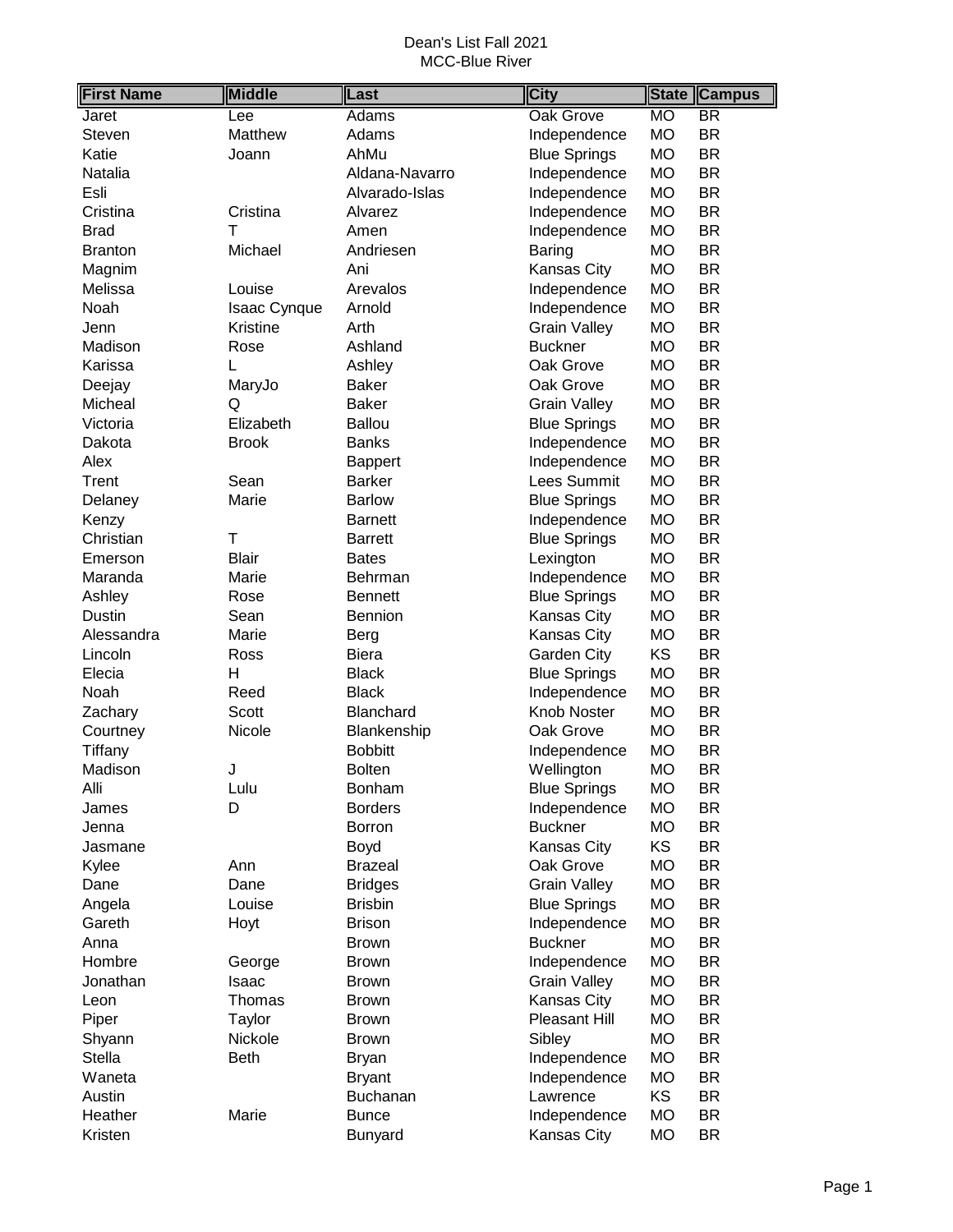| <b>First Name</b> | <b>Middle</b> | Last           | <b>City</b>         |           | <b>State Campus</b>      |
|-------------------|---------------|----------------|---------------------|-----------|--------------------------|
| Alexa             |               | <b>Burger</b>  | Honolulu            | HI        | $\overline{\mathsf{BR}}$ |
| Nicole            | Allison       | <b>Burres</b>  | Kansas City         | <b>MO</b> | <b>BR</b>                |
| RyLee             |               | <b>Burrow</b>  | Independence        | <b>MO</b> | <b>BR</b>                |
| lan               | Miller        | Bush           | <b>Blue Springs</b> | <b>MO</b> | <b>BR</b>                |
| Hunter            | Dalton        | <b>Butt</b>    | Independence        | <b>MO</b> | <b>BR</b>                |
| Jacob             | Thomas        | <b>Buttram</b> | <b>Blue Springs</b> | <b>MO</b> | <b>BR</b>                |
| Courtney          | Athen         | <b>Byrd</b>    | Liberty             | <b>MO</b> | <b>BR</b>                |
| Vinny             |               | Calandra       | Odessa              | <b>MO</b> | <b>BR</b>                |
| <b>Brianna</b>    | Nicole        | Carter         | <b>Grain Valley</b> | <b>MO</b> | <b>BR</b>                |
| Courtney          | Renee         | Carter         | Lees Summit         | <b>MO</b> | <b>BR</b>                |
| Erin              |               | Carter         | Independence        | <b>MO</b> | <b>BR</b>                |
| Amanda            | Rae           | Casey          | <b>Blue Springs</b> | <b>MO</b> | <b>BR</b>                |
| Andreya           | Lynne         | Cates          | <b>Blue Springs</b> | <b>MO</b> | <b>BR</b>                |
| Taylor            | Marlene       | Caven          | Independence        | <b>MO</b> | <b>BR</b>                |
| Carlos            | Daniel        | Ceron          | <b>Blue Springs</b> | <b>MO</b> | <b>BR</b>                |
| John              | Christopher   | Chacon         | Smithville          | <b>MO</b> | <b>BR</b>                |
| Jason             | Roger         | Chapman        | Independence        | <b>MO</b> | <b>BR</b>                |
| <b>Thaddeus</b>   | James         | Chapman        | Saint Joseph        | <b>MO</b> | <b>BR</b>                |
| Leticia           | J             | Chavez         | Independence        | <b>MO</b> | <b>BR</b>                |
| Jayden            | S             | Chism          | <b>Blue Springs</b> | <b>MO</b> | <b>BR</b>                |
| Reagan            | Nicole        | Coffman        | <b>Blue Springs</b> | <b>MO</b> | <b>BR</b>                |
| Jessica           | Mae           | Collins        | Wellington          | <b>MO</b> | <b>BR</b>                |
| Keaton            | Alanson       | Cook           | Adrian              | <b>MO</b> | <b>BR</b>                |
| Mak               | Alan          | Cook           | Kirksville          | <b>MO</b> | <b>BR</b>                |
| Elizabeth         | M             | Copeland       | Independence        | <b>MO</b> | <b>BR</b>                |
| Cailyn            | Candyce       | Cordell        | Independence        | <b>MO</b> | <b>BR</b>                |
| Ruth              | Ann           | Cowen          | Odessa              | <b>MO</b> | <b>BR</b>                |
| Jenna             | Lynn          | Cowgill        | <b>Grain Valley</b> | <b>MO</b> | <b>BR</b>                |
| Leilani           | Orcaz         | Craig          | <b>Blue Springs</b> | <b>MO</b> | <b>BR</b>                |
| Shawn             |               | Crawford       | Kansas City         | <b>MO</b> | <b>BR</b>                |
| Joseph            | August        | Cronin         | <b>Blue Springs</b> | <b>MO</b> | <b>BR</b>                |
| Chance            | Erron         | Crowley        | Williamsburg        | KS        | <b>BR</b>                |
| Abby              | Grace         | Cunningham     | Oak Grove           | <b>MO</b> | <b>BR</b>                |
| Oobai             |               | Dah            | Kansas City         | <b>MO</b> | <b>BR</b>                |
| Chelsea           |               | Daniels        | Independence        | <b>MO</b> | <b>BR</b>                |
| Libby             | Ann           | Danley         | <b>Blue Springs</b> | <b>MO</b> | BR                       |
| Spencer           | B             | Daugherty      | Smithville          | <b>MO</b> | <b>BR</b>                |
| Dede              | Ann           | Davenport      | <b>Blue Springs</b> | <b>MO</b> | BR                       |
| Jay               | Thomas        | De La Hoz      | Lees Summit         | <b>MO</b> | BR                       |
| Lexi              | Leigh         | DeLapp         | <b>Blue Springs</b> | <b>MO</b> | BR                       |
| <b>Truette</b>    | Gaspar        | Dendish        | <b>Buckner</b>      | <b>MO</b> | <b>BR</b>                |
| Dillon            |               | Dennett        | <b>Blue Springs</b> | <b>MO</b> | <b>BR</b>                |
| Melissa           | Mae           | Dennis         | Independence        | <b>MO</b> | <b>BR</b>                |
| Amber             | Dawn          | DeSimone       | Kansas City         | <b>MO</b> | <b>BR</b>                |
| Andrea            |               | Dickmeier      | Odessa              | <b>MO</b> | <b>BR</b>                |
| Madison           | Shayleigh     | Dillon         | Independence        | <b>MO</b> | <b>BR</b>                |
| <b>Betsy</b>      |               | Dixon          | <b>Blue Springs</b> | <b>MO</b> | <b>BR</b>                |
| Lan               | T             | Do             | Independence        | <b>MO</b> | <b>BR</b>                |
| <b>Brenden</b>    | Gabrielle     | Dodson         | Independence        | <b>MO</b> | <b>BR</b>                |
| Cathy             | Μ             | <b>Draves</b>  | Independence        | <b>MO</b> | BR                       |
| Dalton            | Thomas        | Dublinske      | Lees Summit         | <b>MO</b> | <b>BR</b>                |
| Laney             | Victoria      | Duchene        | Independence        | <b>MO</b> | <b>BR</b>                |
| Jessica           | Nicole        | Dugdale        | Lees Summit         | <b>MO</b> | <b>BR</b>                |
| Julie             |               | Dunlap         | <b>Buckner</b>      | <b>MO</b> | <b>BR</b>                |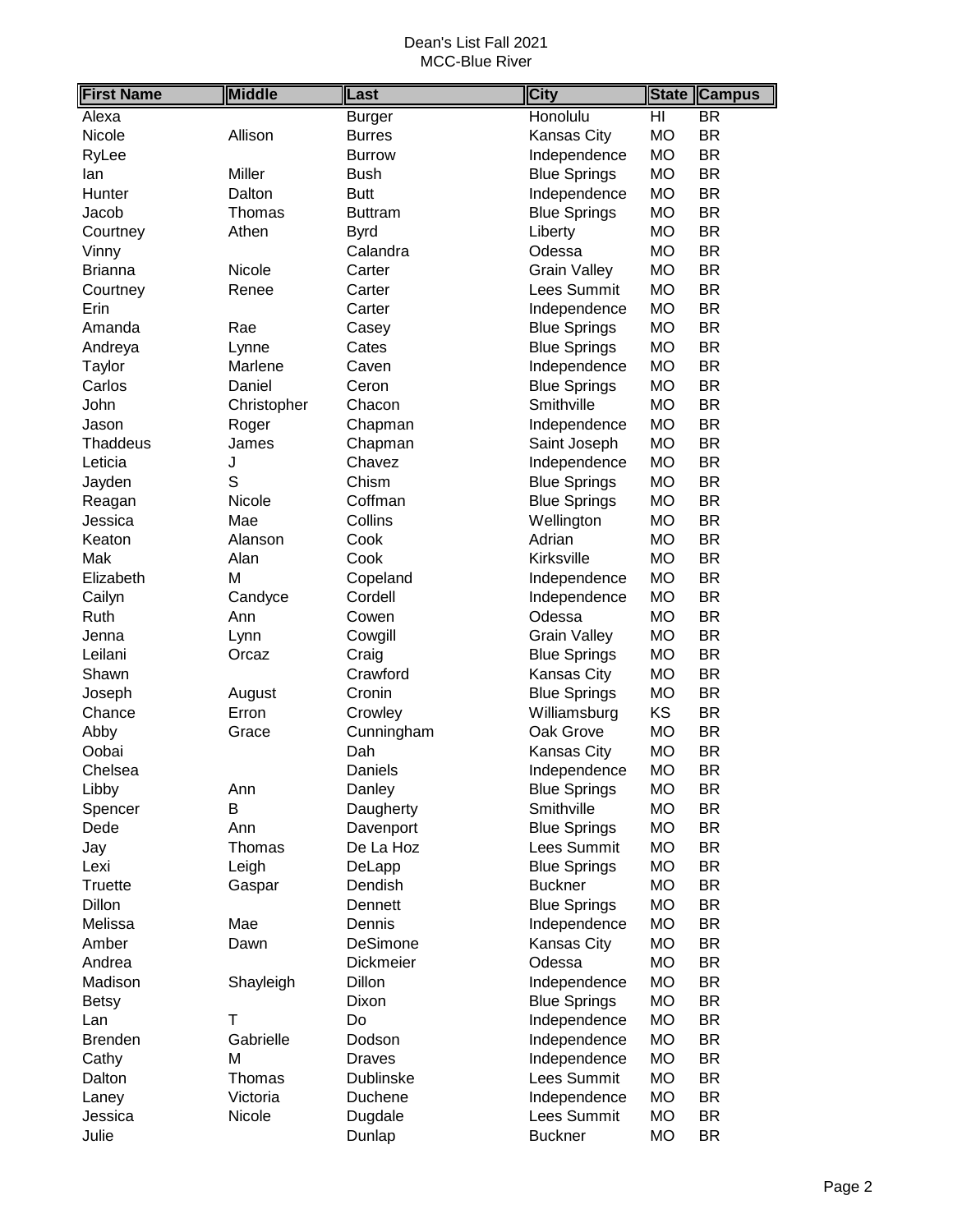| <b>First Name</b> | <b>Middle</b> | Last             | <b>City</b>         | <b>State</b> | <b>Campus</b>            |
|-------------------|---------------|------------------|---------------------|--------------|--------------------------|
| Emily             | Maxine        | Dunshee          | Independence        | <b>MO</b>    | $\overline{\mathsf{BR}}$ |
| <b>Brent</b>      |               | Eby              | Independence        | <b>MO</b>    | <b>BR</b>                |
| Aidan             |               | Emberton         | <b>Blue Springs</b> | <b>MO</b>    | <b>BR</b>                |
| Michael           | Joe           | Englert          | Sibley              | <b>MO</b>    | <b>BR</b>                |
| Micheal           | <b>Brodee</b> | Epperson         | <b>Buckner</b>      | <b>MO</b>    | <b>BR</b>                |
| Ann               | Alicia        | Escobar          | <b>Blue Springs</b> | <b>MO</b>    | <b>BR</b>                |
| Sarah             |               | Espinoza         | Raymore             | <b>MO</b>    | <b>BR</b>                |
| Gina              |               | Esquivel         | Independence        | MO           | <b>BR</b>                |
| <b>Blake</b>      | Andreww       | Evans            | Greenwood           | <b>MO</b>    | <b>BR</b>                |
| Nicholas          | Ryan          | Evans            | Independence        | <b>MO</b>    | <b>BR</b>                |
| Matthew           | Dean          | Ewoldt           | <b>Blue Springs</b> | <b>MO</b>    | <b>BR</b>                |
| Andrea            | Arlena        | Fadler           | Independence        | <b>MO</b>    | <b>BR</b>                |
| Megan             | Karin         | Fears            | Independence        | <b>MO</b>    | <b>BR</b>                |
| Dylan             | Shane         | Fehrenbach       | Kansas City         | <b>MO</b>    | <b>BR</b>                |
| Silvina           | Cnidia        | Figueroa Ramirez | Independence        | <b>MO</b>    | <b>BR</b>                |
| Jake              | Simmons       | Flackmiller      | <b>Blue Springs</b> | MO           | <b>BR</b>                |
| Krystal           | Loryn         | <b>Flathers</b>  | <b>Blue Springs</b> | <b>MO</b>    | <b>BR</b>                |
| Kim               | Α             | <b>Flores</b>    | Raytown             | MO           | <b>BR</b>                |
| Victoria          |               | Flores           | Independence        | <b>MO</b>    | <b>BR</b>                |
| Rylie             | L             | Forbes           | Independence        | <b>MO</b>    | <b>BR</b>                |
| Zechariah         | Lee           | Ford             | Lees Summit         | <b>MO</b>    | <b>BR</b>                |
| Reggie            |               | Francois         | Independence        | <b>MO</b>    | <b>BR</b>                |
| Myreesha          |               | Franklin         | Independence        | <b>MO</b>    | <b>BR</b>                |
| Rebecca           |               | Frazee           | Independence        | MO           | <b>BR</b>                |
| Lizzy             | S             | Fritch           | Independence        | MO           | <b>BR</b>                |
| Drew              | William       | Fulk             | Raymore             | MO           | <b>BR</b>                |
| Nicholas          | John          | Gaitan III       | <b>Buckner</b>      | <b>MO</b>    | <b>BR</b>                |
| Stephanie         |               | Gallegos         | Independence        | <b>MO</b>    | <b>BR</b>                |
| Reese             | Catherine     | Galvin           | Independence        | <b>MO</b>    | <b>BR</b>                |
| Collin            | <b>Blake</b>  | Gandy            | Gower               | <b>MO</b>    | <b>BR</b>                |
| AnaVictoria       |               | Garcia Medina    | Independence        | <b>MO</b>    | <b>BR</b>                |
| Clayton           | Joe           | Garrett          | Oak Grove           | MO           | <b>BR</b>                |
| Mariya            | E             | Garza            | Kansas City         | MO           | <b>BR</b>                |
| McKenzy           | Nicole        | Gauert           | <b>Grain Valley</b> | <b>MO</b>    | <b>BR</b>                |
| Lacy              | M             | Gibson           | Independence        | <b>MO</b>    | <b>BR</b>                |
| <b>Nick</b>       | James         | Gillespie        | Holden              | <b>MO</b>    | BR                       |
| Ariana            | Nicole        | Gilmore          | <b>Blue Springs</b> | <b>MO</b>    | <b>BR</b>                |
| Erin              | Kathleen      | Godsy            | <b>Blue Springs</b> | <b>MO</b>    | <b>BR</b>                |
| Clarissa          | C             | Gonzales         | Independence        | МO           | <b>BR</b>                |
| Vanessa           | Jacqueline    | Gonzalez         | <b>Grain Valley</b> | МO           | <b>BR</b>                |
| Alexander         | <b>Bryant</b> | Goodman          | Kansas City         | MO           | <b>BR</b>                |
| Peter             | Jon           | Gose             | Kansas City         | MO           | <b>BR</b>                |
| Jodi              | Nicole        | Grooms           | <b>Blue Springs</b> | <b>MO</b>    | <b>BR</b>                |
| Julie             | Marie         | Gross            | Grandview           | MO           | <b>BR</b>                |
| <b>Brendy</b>     | Aileen        | Guerra           | Independence        | МO           | <b>BR</b>                |
| Shelby            | Nicole        | Hackney          | Oak Grove           | МO           | <b>BR</b>                |
| Peter             |               | Hahn             | Independence        | <b>MO</b>    | <b>BR</b>                |
| Collin            |               | Hall             | Kansas City         | MO           | <b>BR</b>                |
| <b>Bella</b>      | Morgan        | Hamm             | Independence        | MO           | <b>BR</b>                |
| Caley             |               | Hammett          | <b>Blue Springs</b> | МO           | <b>BR</b>                |
| Samantha          | Jo            | Han              | Independence        | МO           | <b>BR</b>                |
| Julian            | G             | Harris           | Independence        | МO           | <b>BR</b>                |
| Tkari             |               | Harris           | Independence        | MO           | <b>BR</b>                |
| Connor            | Wayne         | Harrison         | Kansas City         | MO           | <b>BR</b>                |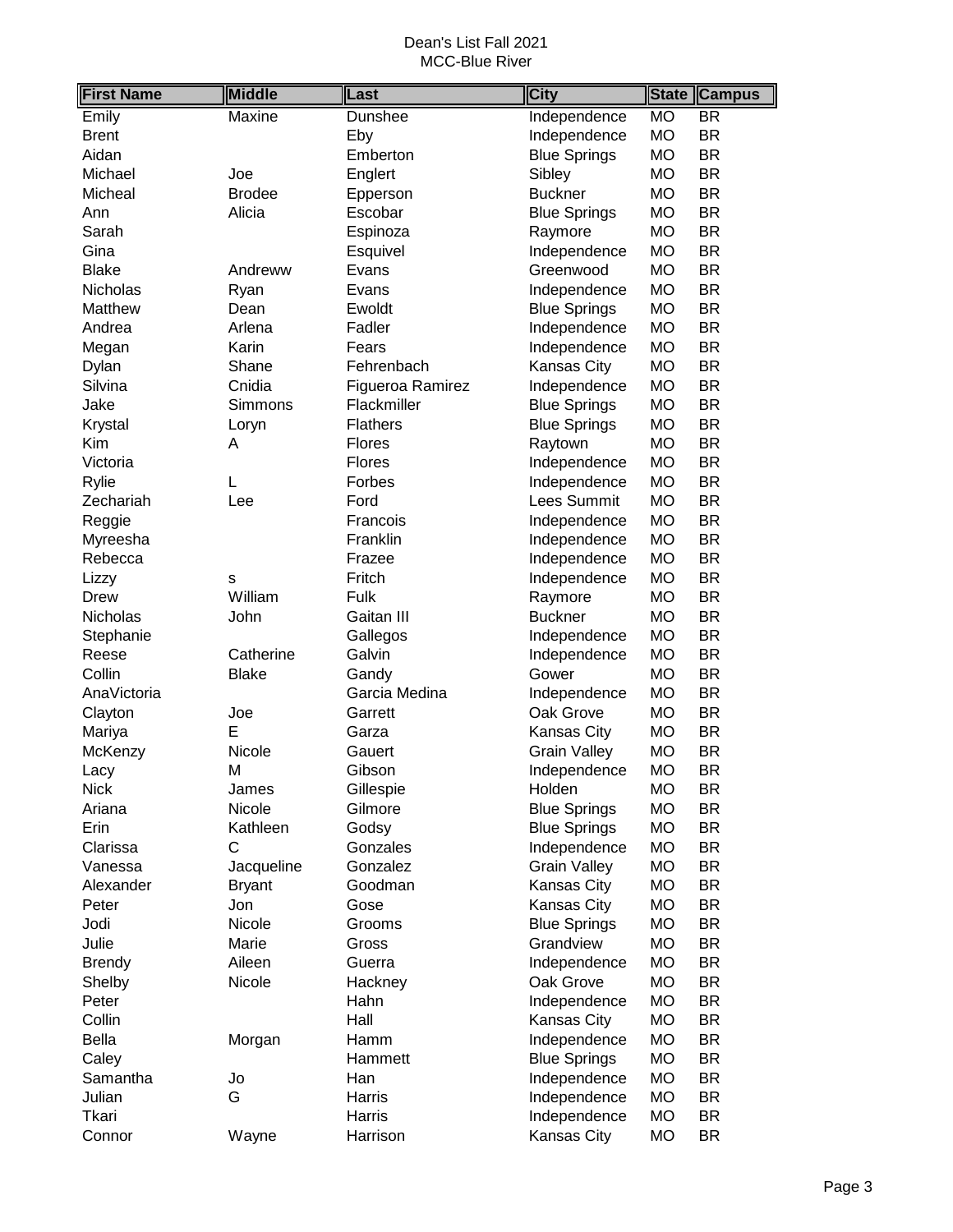| <b>First Name</b> | <b>Middle</b> | Last             | <b>City</b>          | <b>State</b> | <b>Campus</b>            |
|-------------------|---------------|------------------|----------------------|--------------|--------------------------|
| Halle             | <b>Brynn</b>  | Harshman         | <b>Grain Valley</b>  | <b>MO</b>    | $\overline{\mathsf{BR}}$ |
| Jachai            | Andtric       | Haynes           | Independence         | <b>MO</b>    | <b>BR</b>                |
| <b>Brett</b>      | Elby          | Hazelrigg        | Raytown              | <b>MO</b>    | <b>BR</b>                |
| Aaron             | E             | Headley          | <b>Grain Valley</b>  | <b>MO</b>    | <b>BR</b>                |
| Darci             | Lynn          | Hebert           | Independence         | <b>MO</b>    | <b>BR</b>                |
| Leo               | Evan          | Henderson        | Independence         | <b>MO</b>    | <b>BR</b>                |
| Regan             | Emma          | Henning          | Independence         | <b>MO</b>    | <b>BR</b>                |
| Hector            | Jaasiel       | Hernandez        | Independence         | <b>MO</b>    | <b>BR</b>                |
| Joel              | Alejandro     | Hernandez        | <b>Blue Springs</b>  | <b>MO</b>    | <b>BR</b>                |
| Zachery           | Winfred       | Hershberger      | Independence         | <b>MO</b>    | <b>BR</b>                |
| Robert            | Andrew        | Higareda         | <b>Kansas City</b>   | <b>MO</b>    | <b>BR</b>                |
| Laney             | Paige - Marie | Hill             | Independence         | <b>MO</b>    | <b>BR</b>                |
| Shayla            | Ann           | Hillyard-Aten    | <b>Blue Springs</b>  | <b>MO</b>    | <b>BR</b>                |
| Joshua            |               | Hodgins          | Kansas City          | <b>MO</b>    | <b>BR</b>                |
| Emily             | Grace         | Hornbeck         | Independence         | <b>MO</b>    | <b>BR</b>                |
| <b>Tristen</b>    | Michelle      | Howard           | <b>Blue Springs</b>  | <b>MO</b>    | <b>BR</b>                |
| Emma              | Mackenzie     | Howell           | <b>Grain Valley</b>  | <b>MO</b>    | <b>BR</b>                |
| Craig             | Thomas        | Howery           | Independence         | <b>MO</b>    | <b>BR</b>                |
| Glenn             | Raymond       | Hubbard          | <b>Blue Springs</b>  | <b>MO</b>    | <b>BR</b>                |
| Shelby            | Catherine     | Huber            | Independence         | <b>MO</b>    | <b>BR</b>                |
| Keegan            | Eric Pelico   | Huff             | <b>Bates City</b>    | <b>MO</b>    | <b>BR</b>                |
| Terin             | Marie         | Humphrey         | <b>Blue Springs</b>  | <b>MO</b>    | <b>BR</b>                |
| Haden             | Scott         | Humphreys        | Lees Summit          | <b>MO</b>    | <b>BR</b>                |
| Dom               | Zavier-Jerome | Hurde            | <b>Overland Park</b> | KS           | <b>BR</b>                |
| Cheyenne          | Rose          | Irvin            | Independence         | <b>MO</b>    | <b>BR</b>                |
| <b>Brian</b>      |               | Jakobe           | Lees Summit          | <b>MO</b>    | <b>BR</b>                |
| Levi              | S             | Jansen           | <b>Blue Springs</b>  | <b>MO</b>    | <b>BR</b>                |
| <b>Bryson</b>     |               | Jaramillo        | Edgerton             | <b>MO</b>    | <b>BR</b>                |
| Gregoire          | Joseph        | Jaunay           | Harrisonville        | <b>MO</b>    | <b>BR</b>                |
| Haley             | Corrine       | Jensen           | Independence         | <b>MO</b>    | <b>BR</b>                |
| Aaron             | Michael       | Johnson          | Independence         | <b>MO</b>    | <b>BR</b>                |
| Kiara             |               | Johnson          | Independence         | <b>MO</b>    | <b>BR</b>                |
| Meya              | Denise        | Johnson          | Independence         | <b>MO</b>    | <b>BR</b>                |
| Myoshia           | Shanience     | Johnson          | Raytown              | <b>MO</b>    | <b>BR</b>                |
| Angela            | Marie Hahn    | Jones            | Lees Summit          | <b>MO</b>    | <b>BR</b>                |
| Jordan            | Christopher   | Jones            | Kearney              | <b>MO</b>    | BR                       |
| Lisa              | Christine     | Jones            | Independence         | <b>MO</b>    | <b>BR</b>                |
| Connor            | William       | Kahmann          | <b>Blue Springs</b>  | <b>MO</b>    | <b>BR</b>                |
| Heather           | Michelle      | Kahmann          | <b>Blue Springs</b>  | <b>MO</b>    | <b>BR</b>                |
| Alan              | T             | Karnes           | Kansas City          | <b>MO</b>    | <b>BR</b>                |
| Dylan             |               | Karren           | <b>Braymer</b>       | <b>MO</b>    | <b>BR</b>                |
| Shawn             |               | Kavadas          | Oak Grove            | <b>MO</b>    | <b>BR</b>                |
| <b>KENZIE</b>     | L             | <b>KEIGHTLEY</b> | INDEPENDENCEMO       |              | <b>BR</b>                |
| Nicholas          |               | Kelly            | Olathe               | KS           | <b>BR</b>                |
| Kaitlyn           | Marie         | Kendall          | Independence         | <b>MO</b>    | <b>BR</b>                |
| Robert            | James         | Kendall          | <b>Blue Springs</b>  | <b>MO</b>    | <b>BR</b>                |
| Ericka            | Richelle      | Kenyon           | Kansas City          | <b>MO</b>    | <b>BR</b>                |
| Naz               |               | Keshmiri         | Independence         | <b>MO</b>    | <b>BR</b>                |
| Courtney          | Paige Rui     | Klotz            | Odessa               | <b>MO</b>    | <b>BR</b>                |
| Lauren            | Nicole        | Klotz            | <b>Blue Springs</b>  | <b>MO</b>    | <b>BR</b>                |
| James             | Francis       | Koch             | Saint Joseph         | <b>MO</b>    | <b>BR</b>                |
| Makaylah          | Sue Lorraine  | Krocza           | Independence         | <b>MO</b>    | <b>BR</b>                |
| Karlee            |               | Kyle             | Independence         | <b>MO</b>    | <b>BR</b>                |
| Andrew            |               | Lair             | <b>Blue Springs</b>  | <b>MO</b>    | <b>BR</b>                |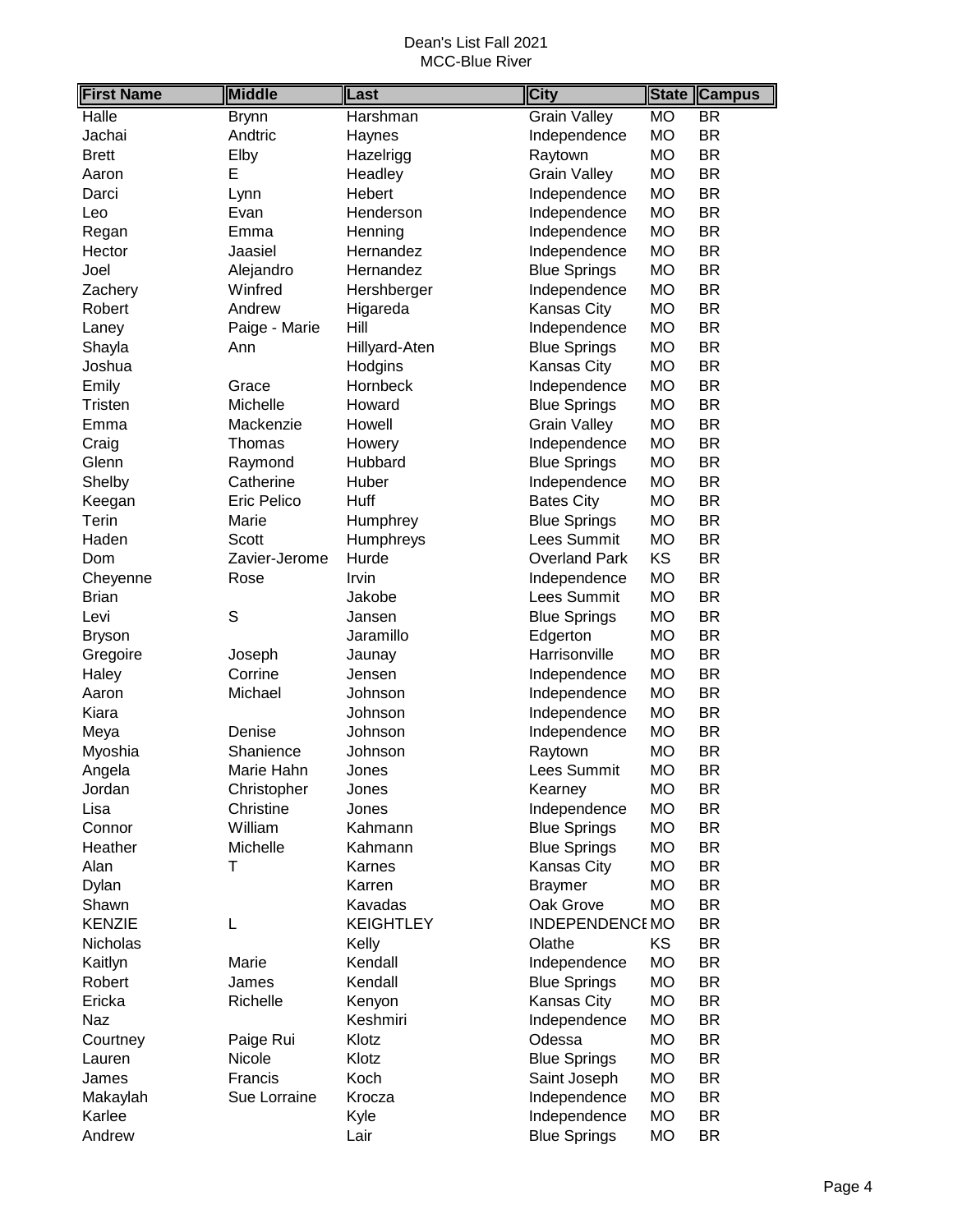| <b>First Name</b> | <b>Middle</b> | Last             | <b>City</b>         | <b>State</b> | <b>Campus</b> |
|-------------------|---------------|------------------|---------------------|--------------|---------------|
| Jordan            | Renae         | Lamb             | <b>Grain Valley</b> | <b>MO</b>    | <b>BR</b>     |
| <b>Miles</b>      | William       | Lang             | Independence        | <b>MO</b>    | <b>BR</b>     |
| Mike              |               | Laning           | Independence        | <b>MO</b>    | <b>BR</b>     |
| Harley            |               | Lankard          | Independence        | <b>MO</b>    | <b>BR</b>     |
| Konner            |               | Laubaugh         | Kansas City         | <b>MO</b>    | <b>BR</b>     |
| Connor            | Alexander     | Laws             | <b>Grain Valley</b> | <b>MO</b>    | <b>BR</b>     |
| Jamie             | Audrey        | Leek             | Oak Grove           | <b>MO</b>    | <b>BR</b>     |
| Josh              | Patrick       | Lehechka         | Shawnee             | KS           | <b>BR</b>     |
| Ariel             | Paige         | Levy             | <b>Blue Springs</b> | <b>MO</b>    | <b>BR</b>     |
| Daniel            | Christopher   | Lewis            | <b>Blue Springs</b> | <b>MO</b>    | <b>BR</b>     |
| Erin              |               | Lewis            | <b>Blue Springs</b> | <b>MO</b>    | <b>BR</b>     |
| Arianna           |               | Lietz            | Kansas City         | <b>MO</b>    | <b>BR</b>     |
| Kody              | Austin        | Linder           | Independence        | <b>MO</b>    | <b>BR</b>     |
| Adrienne          | Kaylene       | Looker           | <b>Blue Springs</b> | <b>MO</b>    | <b>BR</b>     |
| Alex              |               | Lopez            | Independence        | <b>MO</b>    | <b>BR</b>     |
| <b>Bryce</b>      |               | Loux             | Liberty             | <b>MO</b>    | <b>BR</b>     |
| Crystal           | Renee         | Lowe             | <b>Blue Springs</b> | <b>MO</b>    | <b>BR</b>     |
| Theo              | Emmett        | Luce             | <b>Grain Valley</b> | <b>MO</b>    | <b>BR</b>     |
| Melissa           | Jean          | Lushbaugh        | Independence        | <b>MO</b>    | <b>BR</b>     |
| Logan             | Matthew       | MacComiskey      | Odessa              | <b>MO</b>    | <b>BR</b>     |
| Lisa              |               | Mach             | <b>Blue Springs</b> | <b>MO</b>    | <b>BR</b>     |
| Miguel            | Pascual       | Madrigal         | Independence        | <b>MO</b>    | <b>BR</b>     |
| Erin              | Elizabeth     | Magel            | Independence        | <b>MO</b>    | <b>BR</b>     |
| Makenzy           | Rae           | Magel            | Independence        | <b>MO</b>    | <b>BR</b>     |
| Kimo              | L             | Manuleleua II    | Independence        | <b>MO</b>    | <b>BR</b>     |
| Natalie           | May           | Marble           | Odessa              | <b>MO</b>    | <b>BR</b>     |
| Fallon            | S             | Marcotte         | Oak Grove           | <b>MO</b>    | <b>BR</b>     |
| Robbie            | Douglas       | Marsh            | Kansas City         | <b>MO</b>    | <b>BR</b>     |
| Prue              | Isys          | Marshall         | Independence        | <b>MO</b>    | <b>BR</b>     |
| Elijah            | Scott         | Martin           | Lees Summit         | <b>MO</b>    | <b>BR</b>     |
| Hannah            | Rose          | Martin           | Lexington           | <b>MO</b>    | <b>BR</b>     |
| Lina              | M             | Martinez         | Independence        | <b>MO</b>    | <b>BR</b>     |
| Johnny            | Amber         | Maynard          | <b>Blue Springs</b> | <b>MO</b>    | <b>BR</b>     |
| Eva               | Elaine        | McAnally         | <b>Blue Springs</b> | <b>MO</b>    | <b>BR</b>     |
| Maegan            | Drew          | McCann           | <b>Blue Springs</b> | <b>MO</b>    | <b>BR</b>     |
| Cecilia           | Marie         | McClanahan       | <b>Blue Springs</b> | <b>MO</b>    | BR            |
| Sierra            |               | McCoy            | Odessa              | <b>MO</b>    | <b>BR</b>     |
| Jazmin            |               | Mccoy            | Raytown             | <b>MO</b>    | <b>BR</b>     |
| Faith             | Marlene       | McCulloch        | Independence        | <b>MO</b>    | <b>BR</b>     |
| Lilian            | Grace         | McGhee           | Independence        | <b>MO</b>    | <b>BR</b>     |
| Kennedy           | Jade          | <b>McGinnis</b>  | Oak Grove           | <b>MO</b>    | <b>BR</b>     |
| Victoria          |               | McGuire          | Independence        | <b>MO</b>    | <b>BR</b>     |
| <b>Bradyn</b>     | Joseph        | McIntyre         | <b>Blue Springs</b> | <b>MO</b>    | <b>BR</b>     |
| <b>Bailey</b>     | Lorene        | McKay            | <b>Grain Valley</b> | <b>MO</b>    | <b>BR</b>     |
| Sean              | W             | McKenzie         | Independence        | <b>MO</b>    | <b>BR</b>     |
| Dalton            | James         | <b>McMillin</b>  | Raymore             | <b>MO</b>    | <b>BR</b>     |
| Elijah            | Frederick     | <b>McNiel</b>    | <b>Bates City</b>   | <b>MO</b>    | <b>BR</b>     |
| Eleven            |               | Mehner           | Independence        | <b>MO</b>    | <b>BR</b>     |
| Angie             | Lisbeth       | Melgar           | Kansas City         | <b>MO</b>    | BR            |
| Taylor            | Renee         | Menne            | Independence        | <b>MO</b>    | <b>BR</b>     |
| Roman             | Alexander     | Metcalf          | Lees Summit         | <b>MO</b>    | <b>BR</b>     |
| <b>Drake</b>      | Α             | Miller           | Lees Summit         | <b>MO</b>    | <b>BR</b>     |
| Konleigh          | Reagan        | Miller<br>Miller | <b>Grain Valley</b> | <b>MO</b>    | <b>BR</b>     |
| Macey             | Christine     |                  | Independence        | <b>MO</b>    | <b>BR</b>     |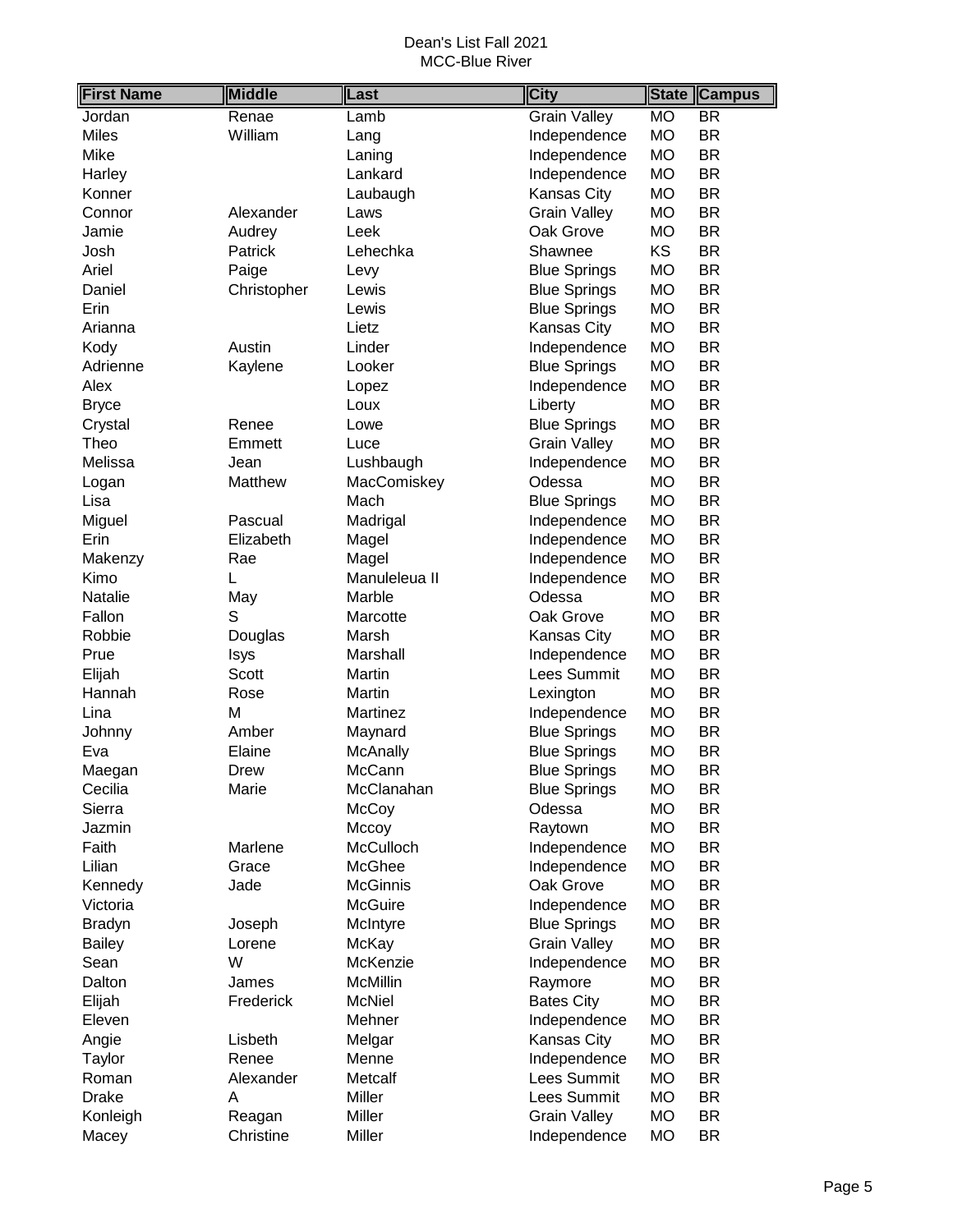| <b>First Name</b> | <b>Middle</b> | Last            | City                | <b>State</b> | <b>Campus</b>            |
|-------------------|---------------|-----------------|---------------------|--------------|--------------------------|
| Mary              | Janice        | <b>Miller</b>   | <b>Blue Springs</b> | <b>MO</b>    | $\overline{\mathsf{BR}}$ |
| Meadow            | N             | Mobley          | Independence        | <b>MO</b>    | <b>BR</b>                |
| Seth              |               | Moghadami       | Independence        | <b>MO</b>    | <b>BR</b>                |
| Alejandro         | Emanuell      | Molina III      | Oak Grove           | <b>MO</b>    | <b>BR</b>                |
| Dani              | Faith         | Money           | <b>Blue Springs</b> | <b>MO</b>    | <b>BR</b>                |
| Mason             | Renee         | Monteith        | Independence        | MO           | <b>BR</b>                |
| Tristan           | Scott         | Monteith        | Independence        | <b>MO</b>    | <b>BR</b>                |
| Grisell           |               | Montes-Resendiz | <b>Blue Springs</b> | <b>MO</b>    | <b>BR</b>                |
| Madison           |               | Montgomery      | <b>Grain Valley</b> | <b>MO</b>    | <b>BR</b>                |
| Jacob             |               | Mooney          | <b>Blue Springs</b> | <b>MO</b>    | <b>BR</b>                |
| Sam               | James         | Morman          | Kansas City         | <b>MO</b>    | <b>BR</b>                |
| Kyle              | Scott         | <b>Morris</b>   | Independence        | <b>MO</b>    | <b>BR</b>                |
| Simon             |               | Morris          | Lees Summit         | <b>MO</b>    | <b>BR</b>                |
| Kiana             | Ulani         | Moua            | <b>Blue Springs</b> | <b>MO</b>    | <b>BR</b>                |
| Rubina            | Elizabeth     | Mulla           | Independence        | <b>MO</b>    | <b>BR</b>                |
| Haley             | Michelle      | <b>Myers</b>    | <b>Grain Valley</b> | <b>MO</b>    | <b>BR</b>                |
| Callie            | Nicole        | Nance           | Independence        | <b>MO</b>    | <b>BR</b>                |
| Christopher       | Dave          | Navarro         | Independence        | <b>MO</b>    | <b>BR</b>                |
| Allison           | М             | Neidlinger      | Independence        | <b>MO</b>    | <b>BR</b>                |
| Alex              |               | Nelson          | <b>Blue Springs</b> | <b>MO</b>    | <b>BR</b>                |
| Payton            |               | Nevin           | <b>Blue Springs</b> | <b>MO</b>    | <b>BR</b>                |
| <b>Brian</b>      | Minh Tuan     | Nguyen          | Lees Summit         | <b>MO</b>    | <b>BR</b>                |
| Thanh Binh        |               | Nguyen          | Independence        | <b>MO</b>    | <b>BR</b>                |
| Elle              | Paige         | <b>Nicas</b>    | <b>Blue Springs</b> | <b>MO</b>    | <b>BR</b>                |
| Leah              | Shae          | Niemeyer        | <b>Grain Valley</b> | MO           | <b>BR</b>                |
| Alex              | Ray           | <b>Nims</b>     | Peculiar            | <b>MO</b>    | <b>BR</b>                |
| Hunter            | D             | Noakes          | Osceola             | <b>MO</b>    | <b>BR</b>                |
| James             | Elijah        | Noland          | <b>Blue Springs</b> | <b>MO</b>    | <b>BR</b>                |
| Jocelyn           | Rose          | Noland          | <b>Blue Springs</b> | <b>MO</b>    | <b>BR</b>                |
| Jake              | Μ             | Noll            | Lathrop             | <b>MO</b>    | <b>BR</b>                |
| Jason             | M             | Oakley          | Lees Summit         | <b>MO</b>    | <b>BR</b>                |
| Parker            | William       | Ogan            | Independence        | <b>MO</b>    | <b>BR</b>                |
| Lilly             | J             | Ogle            | <b>Grain Valley</b> | <b>MO</b>    | <b>BR</b>                |
| Sharel            |               | Olsen           | Independence        | <b>MO</b>    | <b>BR</b>                |
| Ash               | Renae         | Onstott         | Sibley              | <b>MO</b>    | <b>BR</b>                |
| Evan              | Μ             | Pace            | Liberty             | <b>MO</b>    | <b>BR</b>                |
| Alexander         | Andrew        | Page            | <b>Blue Springs</b> | <b>MO</b>    | <b>BR</b>                |
| Jacob             | Jacob         | Pahayo          | Independence        | MO           | <b>BR</b>                |
| Adam              | Michael       | Painter         | Kansas City         | MO           | <b>BR</b>                |
| Cole              | W             | Parker          | Independence        | MO           | <b>BR</b>                |
| Gage              | Leon          | Parnell         | Oak Grove           | MO           | <b>BR</b>                |
| Aeris             | Renee         | Paul            | Independence        | MO           | <b>BR</b>                |
| Jordan            | Grace         | Paxton          | Independence        | <b>MO</b>    | <b>BR</b>                |
| Alex              | Samuel        | Perez           | <b>Grain Valley</b> | <b>MO</b>    | <b>BR</b>                |
| Kayli             | Nikol         | Perez           | Independence        | MO           | <b>BR</b>                |
| <b>Blake</b>      | R             | Peterson        | Odessa              | <b>MO</b>    | <b>BR</b>                |
| Ruby              |               | Petterson       | <b>Blue Springs</b> | <b>MO</b>    | <b>BR</b>                |
| Anh               | My            | Pham            | <b>Blue Springs</b> | <b>MO</b>    | <b>BR</b>                |
| Dillon            | W             | Phillips        | Oak Grove           | MO           | <b>BR</b>                |
| Jeremiah          | Parker        | Phillips        | Independence        | MO           | <b>BR</b>                |
| Travis            | М             | Phillips        | Independence        | MO           | <b>BR</b>                |
| Jaden             | Michael       | Phoenix         | Kansas City         | <b>KS</b>    | <b>BR</b>                |
| Jasson            | Alejandro     | Pineda          | Kansas City         | <b>MO</b>    | <b>BR</b>                |
| Jendaya           | Acacia Joann  | Piper- Francis  | Independence        | <b>MO</b>    | <b>BR</b>                |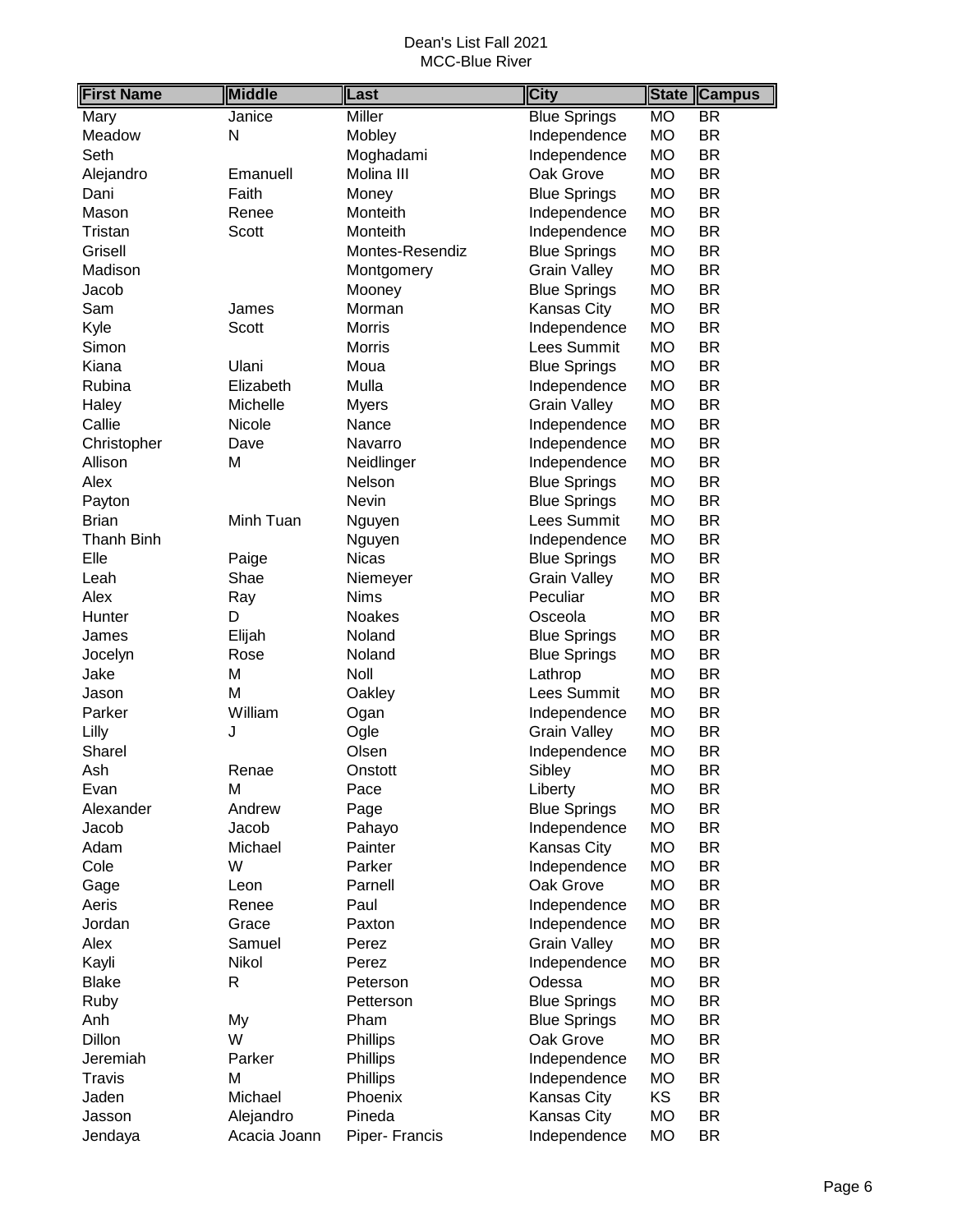| <b>First Name</b> | <b>Middle</b> | Last              | <b>City</b>         | <b>State</b> | <b>Campus</b>            |
|-------------------|---------------|-------------------|---------------------|--------------|--------------------------|
| Jacob             |               | Poisal            | Harrisonville       | <b>MO</b>    | $\overline{\mathsf{BR}}$ |
| China             | D             | Polfer            | Independence        | <b>MO</b>    | <b>BR</b>                |
| Katelyn           | Ashe          | Pope              | Independence        | <b>MO</b>    | <b>BR</b>                |
| Carlos            |               | Portillo Barahona | <b>Grain Valley</b> | <b>MO</b>    | <b>BR</b>                |
| Korey             | Μ             | Postoak           | Independence        | <b>MO</b>    | <b>BR</b>                |
| Teran             | Michelle      | Potter            | <b>Grain Valley</b> | <b>MO</b>    | <b>BR</b>                |
| Dylan             |               | Poush             | Saint Joseph        | <b>MO</b>    | <b>BR</b>                |
| Justin            | Raymond       | Powers            | Kansas City         | <b>MO</b>    | <b>BR</b>                |
| Holly             |               | Pulley            | <b>Brunswick</b>    | <b>MO</b>    | <b>BR</b>                |
| Julyla            |               | Purcaroiu         | Independence        | <b>MO</b>    | <b>BR</b>                |
| Ronnie            | G             | Quick             | Sibley              | <b>MO</b>    | <b>BR</b>                |
| Sydnee            | De'Lene       | Quick             | <b>Blue Springs</b> | <b>MO</b>    | <b>BR</b>                |
| lan               | Wayne         | Quigley           | Kansas City         | <b>MO</b>    | <b>BR</b>                |
| Dana              | Marie         | Quinn             | Kansas City         | <b>MO</b>    | <b>BR</b>                |
| Sarah             | Evelyn        | Ralston           | Sibley              | <b>MO</b>    | <b>BR</b>                |
| Tanya             | В             | Rands             | <b>Sugar Creek</b>  | <b>MO</b>    | <b>BR</b>                |
| Emma              | <b>Bailey</b> | Rao               | Independence        | <b>MO</b>    | <b>BR</b>                |
| Brookelynn        | Aliyah        | Ratliff           | Lexington           | <b>MO</b>    | <b>BR</b>                |
| Colin             | English       | Raymond           | Lees Summit         | <b>MO</b>    | <b>BR</b>                |
| Collin            | James         | Raymond           | <b>Grain Valley</b> | <b>MO</b>    | <b>BR</b>                |
| Ren               | Renee         | Reed              | Lees Summit         | <b>MO</b>    | <b>BR</b>                |
| Jacob             | Daniel        | Reeves            | Independence        | <b>MO</b>    | <b>BR</b>                |
| Caiti             | Layla Rose    | Repola            | Kansas City         | <b>MO</b>    | <b>BR</b>                |
| Cassidy           | K             | Reynolds          | Odessa              | <b>MO</b>    | <b>BR</b>                |
| Jordan            | Thomas        | Rice              | Lees Summit         | <b>MO</b>    | <b>BR</b>                |
| Cassandra         |               | Ridder            | <b>Blue Springs</b> | <b>MO</b>    | <b>BR</b>                |
| Scott             |               | <b>Riggs</b>      | Lees Summit         | <b>MO</b>    | <b>BR</b>                |
| Nycole            | A             | Robb              | <b>Blue Springs</b> | <b>MO</b>    | <b>BR</b>                |
| <b>Trinity</b>    | Ray           | Roberts           | Independence        | MO           | <b>BR</b>                |
| Grant             | Edward        | Robertson         | Independence        | <b>MO</b>    | <b>BR</b>                |
| McKenzi           |               | Robinette         | Odessa              | <b>MO</b>    | <b>BR</b>                |
| Nevaeh            | Danielle      | Robinson          | Independence        | MO           | <b>BR</b>                |
| Zach              | Ryan          | Robinson          | Kansas City         | <b>MO</b>    | <b>BR</b>                |
| Kelsey            | P             | Rogers            | <b>Grain Valley</b> | <b>MO</b>    | <b>BR</b>                |
| Zakyria           | Danae         | Rogers            | Kansas City         | <b>MO</b>    | <b>BR</b>                |
| Max               | Α             | Rogman            | Independence        | <b>MO</b>    | BR                       |
| Drew              | Christian     | Rorebeck          | Trenton             | <b>MO</b>    | BR                       |
| Elizabeth         | Κ             | Rosenbaum         | Independence        | <b>MO</b>    | BR                       |
| Lexi              | Alexa         | Ruehter           | Independence        | <b>MO</b>    | <b>BR</b>                |
| Claire            |               | Rust              | Independence        | MO           | BR                       |
| Jasie             | Rachelle      | Saddler           | Independence        | MO           | BR                       |
| Tom               | Ready         | Saia              | Kansas City         | MO           | <b>BR</b>                |
| Shawn             | Anthony       | Salazar           | <b>Blue Springs</b> | <b>MO</b>    | <b>BR</b>                |
| A J               | Joseph        | Salisbury         | <b>Blue Springs</b> | MO           | <b>BR</b>                |
| Kelly             | Glenn         | Sallee            | <b>Blue Springs</b> | МO           | <b>BR</b>                |
| Jon               | Jacob         | Sams              | <b>Blue Springs</b> | МO           | <b>BR</b>                |
| Jay               |               | Sanchez           | Independence        | МO           | <b>BR</b>                |
| Sophie            | Tatiana       | Sanwogou          | <b>Blue Springs</b> | <b>MO</b>    | <b>BR</b>                |
| Meghan            |               | Satterley         | Independence        | MO           | <b>BR</b>                |
| <b>Stacey</b>     | Renae         | Schilling         | <b>Grain Valley</b> | MO           | <b>BR</b>                |
| Kyle              | Anthony       | Schmidt           | Independence        | MO           | BR                       |
| Nolan             | G             | Schulte           | Odessa              | <b>MO</b>    | BR                       |
| Dayna             |               | Schultz           | Independence        | <b>MO</b>    | BR                       |
| TuJuania          | LaShon        | Scott             | Independence        | <b>MO</b>    | <b>BR</b>                |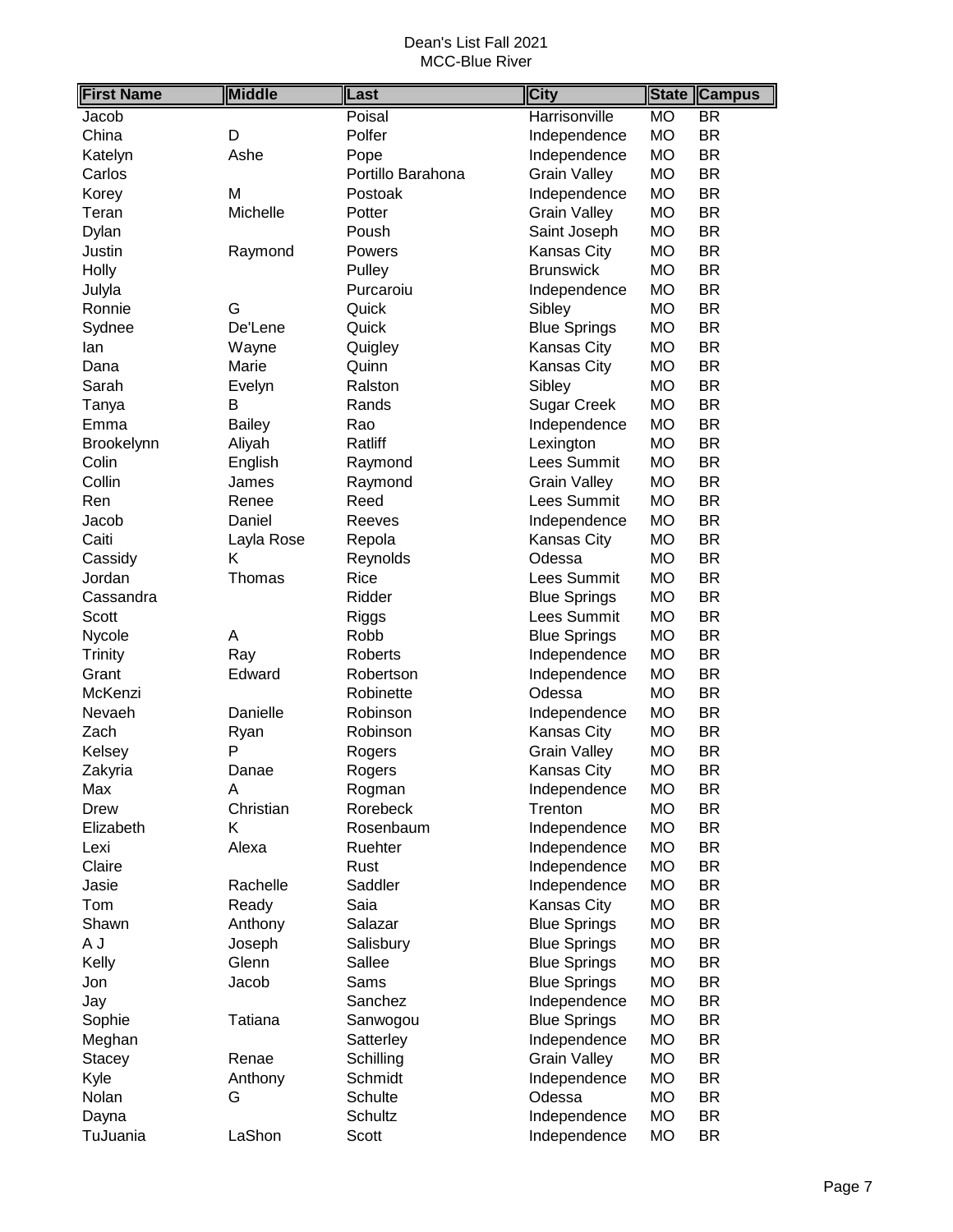| <b>First Name</b> | <b>Middle</b> | _ast            | <b>City</b>         | <b>State</b> | <b>Campus</b>            |
|-------------------|---------------|-----------------|---------------------|--------------|--------------------------|
| Victoria          |               | Scritchfield    | <b>Blue Springs</b> | <b>MO</b>    | $\overline{\mathsf{BR}}$ |
| Sadie             | Jo            | Seimears        | Oak Grove           | <b>MO</b>    | <b>BR</b>                |
| Cody              | Daniel        | <b>Sellars</b>  | <b>Blue Springs</b> | <b>MO</b>    | <b>BR</b>                |
| Tinuviel          | Dawn          | Sellens         | Independence        | <b>MO</b>    | <b>BR</b>                |
| <b>Blake</b>      | Marie         | Servi           | Oak Grove           | <b>MO</b>    | <b>BR</b>                |
| Jennifer          | Renee         | Shanahan        | Oak Grove           | <b>MO</b>    | <b>BR</b>                |
| Matthew           |               | Shaw            | Lees Summit         | MO           | <b>BR</b>                |
| Cody              | Garrett       | <b>Sheets</b>   | Lees Summit         | <b>MO</b>    | <b>BR</b>                |
| Anna              | Sergiyvna     | Slipych         | Independence        | <b>MO</b>    | <b>BR</b>                |
| Alison            |               | Sloop           | <b>Blue Springs</b> | <b>MO</b>    | <b>BR</b>                |
| Corrie            | <b>Brooke</b> | Smith           | Independence        | <b>MO</b>    | <b>BR</b>                |
| Lilly             | Grace         | Smith           | <b>Grain Valley</b> | <b>MO</b>    | <b>BR</b>                |
| Marissa           | Ranae         | Smith           | Independence        | <b>MO</b>    | <b>BR</b>                |
| Nate              | Benjamin      | Smith           | Kansas City         | <b>MO</b>    | <b>BR</b>                |
| Rylee             | Marann        | Smith           | Independence        | MO           | <b>BR</b>                |
| Taylor            | Taylor        | Smith           | Independence        | <b>MO</b>    | <b>BR</b>                |
| Madison           |               | Smotherman      | <b>Blue Springs</b> | MO           | <b>BR</b>                |
| Christian         | Alexandra     | Snadon          | Independence        | <b>MO</b>    | <b>BR</b>                |
| Ashley            | Anahi         | Solis           | Kansas City         | <b>MO</b>    | <b>BR</b>                |
| Richard           | Robert        | Soriano         | <b>Blue Springs</b> | <b>MO</b>    | <b>BR</b>                |
| Madison           | Elizabeth     | Soule           | Independence        | <b>MO</b>    | <b>BR</b>                |
| Naomi             |               | Sowell          | Odessa              | <b>MO</b>    | <b>BR</b>                |
| Allison           | Paige         | Sprouse         | <b>Blue Springs</b> | <b>MO</b>    | <b>BR</b>                |
| Nate              | Lee           | Stanton         | Garden City         | <b>MO</b>    | <b>BR</b>                |
| Amber             |               | Stava           | <b>Blue Springs</b> | MO           | <b>BR</b>                |
| John              | Benjamin      | Steinshouer     | Kansas City         | <b>MO</b>    | <b>BR</b>                |
| Chloe             | Marie         | <b>Stephens</b> | Oak Grove           | <b>MO</b>    | <b>BR</b>                |
| Cameron           | Nicole        | <b>Stewart</b>  | <b>Blue Springs</b> | MO           | <b>BR</b>                |
| Kathryn           | Lea           | <b>Stewart</b>  | Liberty             | <b>MO</b>    | <b>BR</b>                |
| Chloe             | Danielle      | Stottlemyre     | Kansas City         | <b>MO</b>    | <b>BR</b>                |
| Jared             | Steven        | Suarez          | <b>Blue Springs</b> | MO           | <b>BR</b>                |
| David             |               | Sullivan        | Independence        | MO           | <b>BR</b>                |
| Erik              | Donald        | Swanson         | Independence        | МO           | <b>BR</b>                |
| Eliana            | Rose          | Tandy           | Independence        | MO           | <b>BR</b>                |
| Hunter            | Elaine        | Taylor          | Independence        | <b>MO</b>    | <b>BR</b>                |
| Jon               | Alan          | Terry           | Independence        | <b>MO</b>    | <b>BR</b>                |
| <b>Bual</b>       | Tin           | Thang           | Saint Joseph        | <b>MO</b>    | <b>BR</b>                |
| Adriona           |               | Thomas          | Kansas City         | KS           | <b>BR</b>                |
| Haily             | Marcia        | Thompson        | <b>Sugar Creek</b>  | MO           | <b>BR</b>                |
| Chris             | Kane          | Thorp           | Kansas City         | MO           | <b>BR</b>                |
| <b>Tyler</b>      | Douglas       | Thrasher        | Saint Joseph        | <b>MO</b>    | <b>BR</b>                |
| Lacee             |               | Tobin           | <b>Buckner</b>      | МO           | <b>BR</b>                |
| Brooklynn         | J             | Tomlin          | <b>Blue Springs</b> | <b>MO</b>    | <b>BR</b>                |
| Dana              | Ruth          | Tracy           | <b>Grain Valley</b> | MO           | <b>BR</b>                |
| Cheyenne          | R             | Trautman        | Oak Grove           | MO           | <b>BR</b>                |
| Alannah           | Marie         | <b>Trigg</b>    | Oak Grove           | МO           | <b>BR</b>                |
| Heather           | Arin          | Tubbs           | Independence        | <b>MO</b>    | <b>BR</b>                |
| Richard           | Thomas        | Tucker          | <b>Blue Springs</b> | MO           | <b>BR</b>                |
| Kaela             |               | Uhrlaub         | Odessa              | MO           | <b>BR</b>                |
| Treyton           | Joseph        | Ulberg          | Independence        | MO           | <b>BR</b>                |
| Peyton            | Thomas        | Ultican         | <b>Blue Springs</b> | MO           | <b>BR</b>                |
| Alaina            |               | Valverde        | <b>Grain Valley</b> | MO           | <b>BR</b>                |
| Zack              | Franklin      | Vandervort      | <b>Blue Springs</b> | MO           | <b>BR</b>                |
| Jordon            | Chameng       | Vang            | <b>Blue Springs</b> | <b>MO</b>    | <b>BR</b>                |